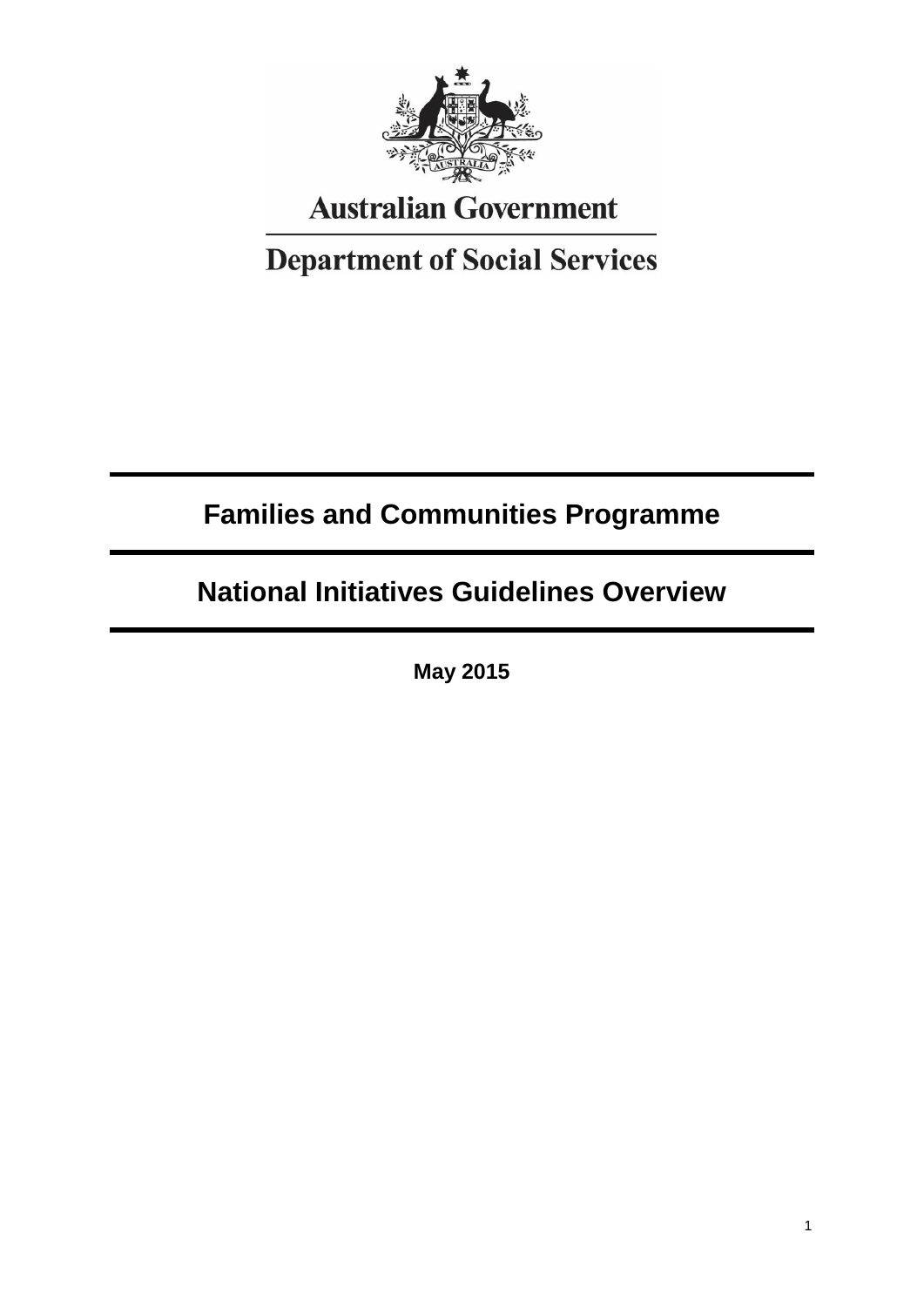## **Preface**

The Australian Government Department of Social Services (DSS) has a suite of Programme Guidelines which provides information about each Programme that provides grants funding, and the suite of Activities that contribute to that Programme. They provide the key starting point for parties considering whether to participate in a Programme and form the basis for the business relationship between DSS and the grant recipient.

DSS recognises and supports the work of civil society organisations. The DSS approach to working with civil society is based on reducing red tape, providing greater flexibility and respecting the independence of the sector. This approach recognises that civil society organisations should be supported to self-manage the delivery of support to our communities rather than being burdened with unnecessary government requirements.

Programme Guidelines are provided to applicants for each grant funding round. The approach to grants funding described in the Guidelines aims to foster collaboration and innovation in the community across civil society freeing up resources to improve outcomes for individuals, families and communities.

The Programme Guidelines for each grant funding round include:

- a Programme Guidelines Overview document (this document) that provides an overview of how funding rounds may be conducted for each Activity (PBS administered line item) that contribute to the overall Programme outcome, and
- an Application Pack a suite of documents with information specific to each grant funding round conducted within the Activity.

The simplified Programme arrangements establish the framework for the Department to move towards a single grant agreement per provider, implement new and improved financial reporting systems, reduce reporting and regulation, consolidate funding rounds and support greater service delivery innovation to meet the needs of clients.

DSS reserves the right to amend these documents from time to time by whatever means it may determine in its absolute discretion and will provide reasonable notice of these amendments.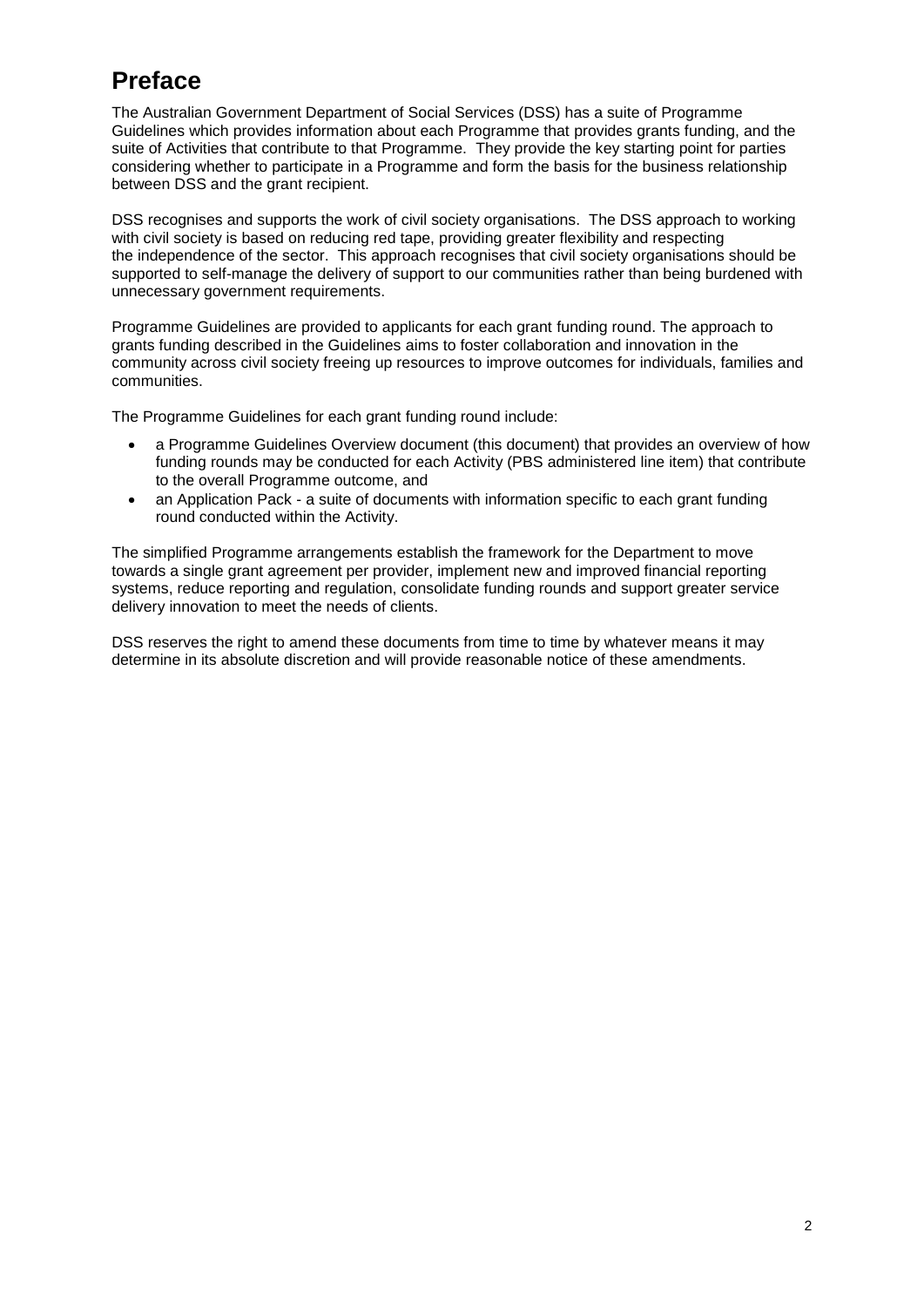## **Version Control**

| <b>DOCUMENT</b><br><b>VERSION#</b> | <b>DATE</b>      | <b>DESCRIPTION</b>                                                                                                                                                                                                                                                                                                                                                                               |
|------------------------------------|------------------|--------------------------------------------------------------------------------------------------------------------------------------------------------------------------------------------------------------------------------------------------------------------------------------------------------------------------------------------------------------------------------------------------|
| V1.0                               | June 2014        | Department of Finance approved                                                                                                                                                                                                                                                                                                                                                                   |
| V <sub>2.0</sub>                   | November<br>2014 | N/A                                                                                                                                                                                                                                                                                                                                                                                              |
| V3.0                               | May 2015         | Updated to include the Building Safe<br>$\bullet$<br>Communities for Women initiative (section<br>$2.2.2$ ;<br>Update names of organisations (section<br>$\bullet$<br>2.2.2)<br>Update funding amount (section 2.5)<br>notification of funding round results<br>$\bullet$<br>(section 3.7.10)<br>applicant feedback (section 3.7.11)<br>$\bullet$<br>public reporting (section 4.5)<br>$\bullet$ |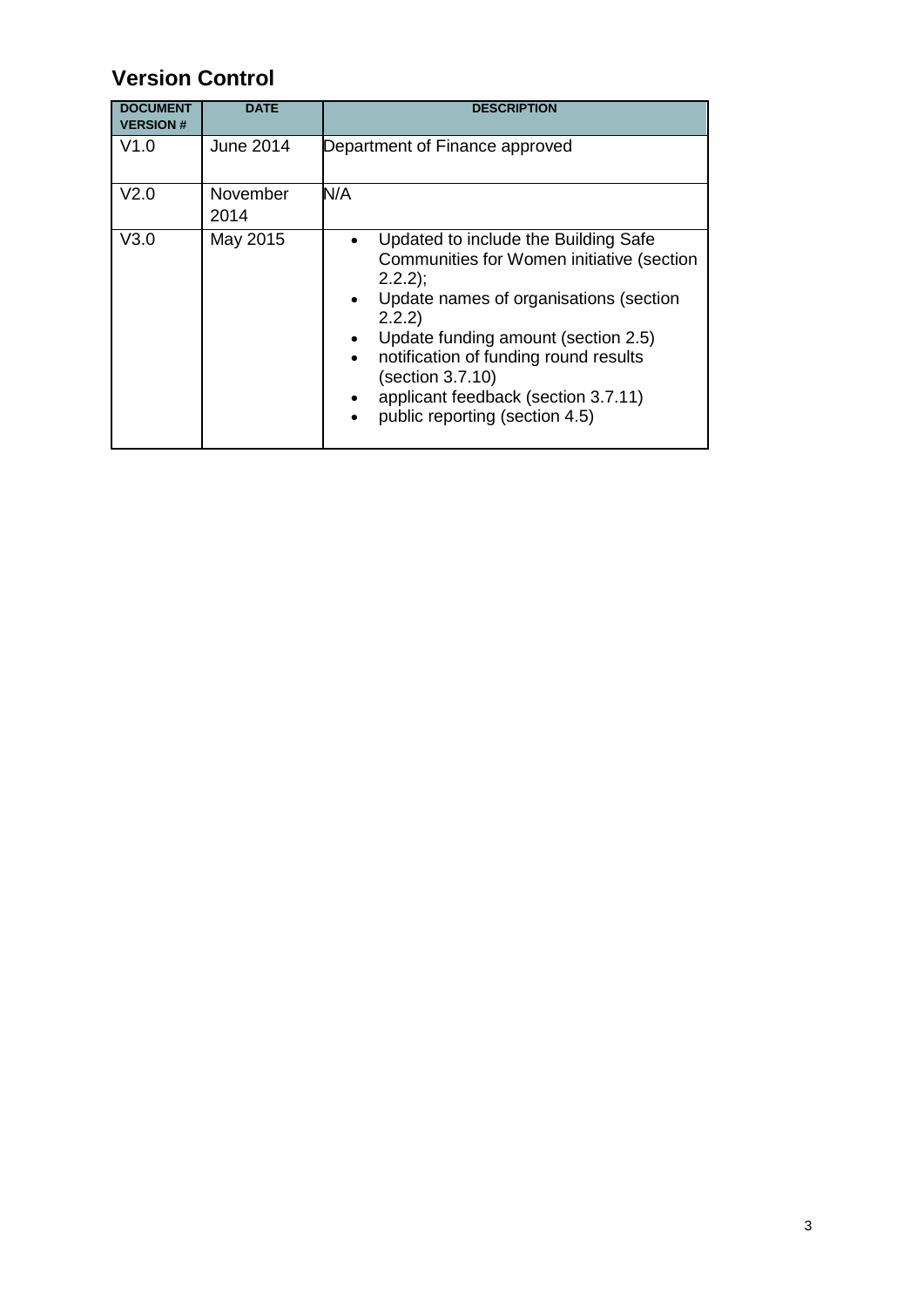#### **Table of Contents**

| 1              |  |
|----------------|--|
| 1.1            |  |
| 1.2            |  |
| 2              |  |
| 2.1            |  |
| 2.2            |  |
| 2.2.1          |  |
| 2.2.2          |  |
| 2.2.3          |  |
| 2.3            |  |
| 2.4            |  |
| 2.4.1<br>2.4.2 |  |
| 2.4.3          |  |
| 2.5            |  |
| 2.6            |  |
| 2.7            |  |
| 2.8            |  |
| 2.9            |  |
| 2.10           |  |
| 2.11           |  |
| 2.12           |  |
| 2.13           |  |
| 2.14           |  |
| 2.15           |  |
| 3              |  |
| 3.1            |  |
| 3.2            |  |
| 3.2.1          |  |
| 3.3            |  |
| 3.4            |  |
| 3.4.1          |  |
| 3.4.2          |  |
| 3.4.3          |  |
| 3.4.4          |  |
| 3.5            |  |
| 3.6            |  |
| 3.7            |  |
| 3.7.1          |  |
| 3.7.2          |  |
| 3.7.3          |  |
| 3.7.4<br>3.7.5 |  |
| 3.7.6          |  |
| 3.7.7          |  |
| 3.7.8          |  |
| 3.7.9          |  |
| 3.8            |  |
| 4              |  |
| 4.1            |  |
| 4.2            |  |
| 4.3            |  |
| 4.4            |  |
| 4.5            |  |
| 4.6            |  |
| 5              |  |
| 5.1            |  |
| 6              |  |
| 6.1            |  |
| 6.2            |  |
| 7              |  |
| 8              |  |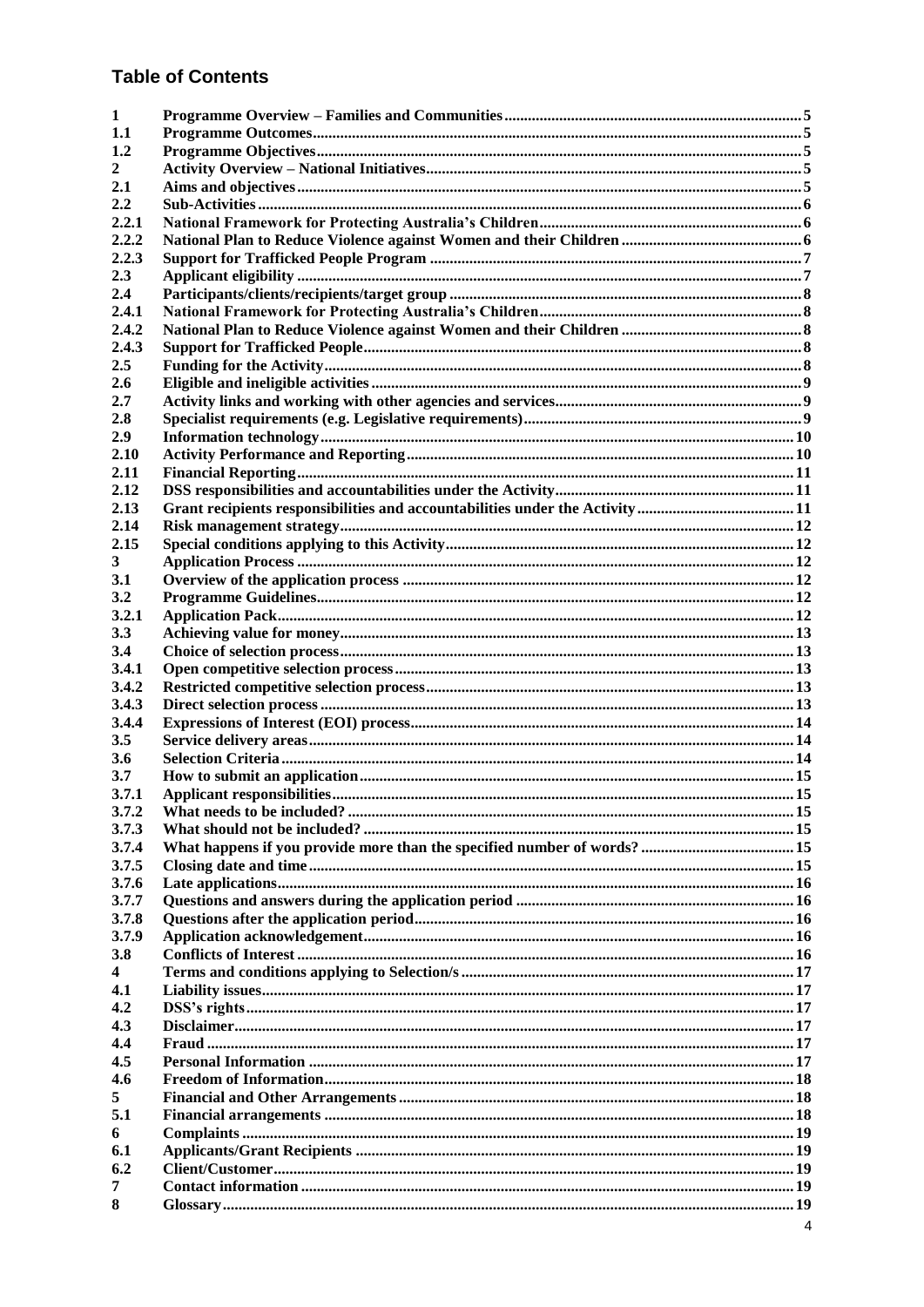## **1 Programme Overview – Families and Communities**

### **1.1 Programme Outcomes**

The Department of Social Services (DSS) funds organisations to develop and maintain a cohesive Australian community and improved independence and self-sufficiency recognising that government contributions are only one source of funding for the operation of community services.

The Families and Communities Programme aims to support families, improve children's wellbeing and increase participation of vulnerable people in community life to enhance family and community functioning.

The following seven Activities make up the Programme and support the Commonwealth Government's priorities and responsibilities:

- Financial Wellbeing and Capability
- Families and Children
- Strengthening Communities
- **•** Settlement Services
- Civil Society
- Families and Communities Service Improvement
- National Initiatives

## **1.2 Programme Objectives**

The Families and Communities Programme aims to strengthen relationships, support families, improve children's wellbeing and increase the participation in community life to strengthen family and community functioning, and reduce the costs of family breakdown. The Programme will provide a range of services, focussed strengthening relationships, and building parenting and financial management skills, providing support for better community connections, as well as services to help newly arrived migrants in their transition to life in Australia.

The Programme also aims to provide a foundation for integrated, community led programme delivery that understands and meets local needs and promotes innovation and collaboration. This will include the establishment of a platform for continued improvement in the way DSS does its business, clarifying and strengthening Commonwealth and State/Territory government responsibilities and fostering stronger relationships with civil society and partnering with service providers.

The Programme will provide a range of services, predominantly focussed on early intervention, prevention, and support, including assistance for relationship breakdown.

These services will be provided to families, children, young people, volunteers, multicultural communities, humanitarian entrants, migrants and individuals with special circumstances.

## **2 Activity Overview – National Initiatives**

DSS provides leadership in Australian Government policy on issues affecting women and children's safety.

DSS works with State and Territory Governments as well as portfolios across the Commonwealth through the *National Framework for Protecting Australia's Children 2009-2020* and the *National Plan to Reduce Violence against Women and their Children 2010-2022* to help support and bring about change for our most vulnerable children, families and women. These National Initiatives Activities have an emphasis on supporting systems and services for those affected by violence and abuse.

DSS also provides support to eligible victims of human trafficking, slavery and slavery-like practices including forced labour and forced marriage.

## **2.1 Aims and objectives**

The National Initiatives aim to achieve positive outcomes for families, women and their children by working across sectors to improve the safety and wellbeing of children, advancing gender equality and reducing violence against women and their children.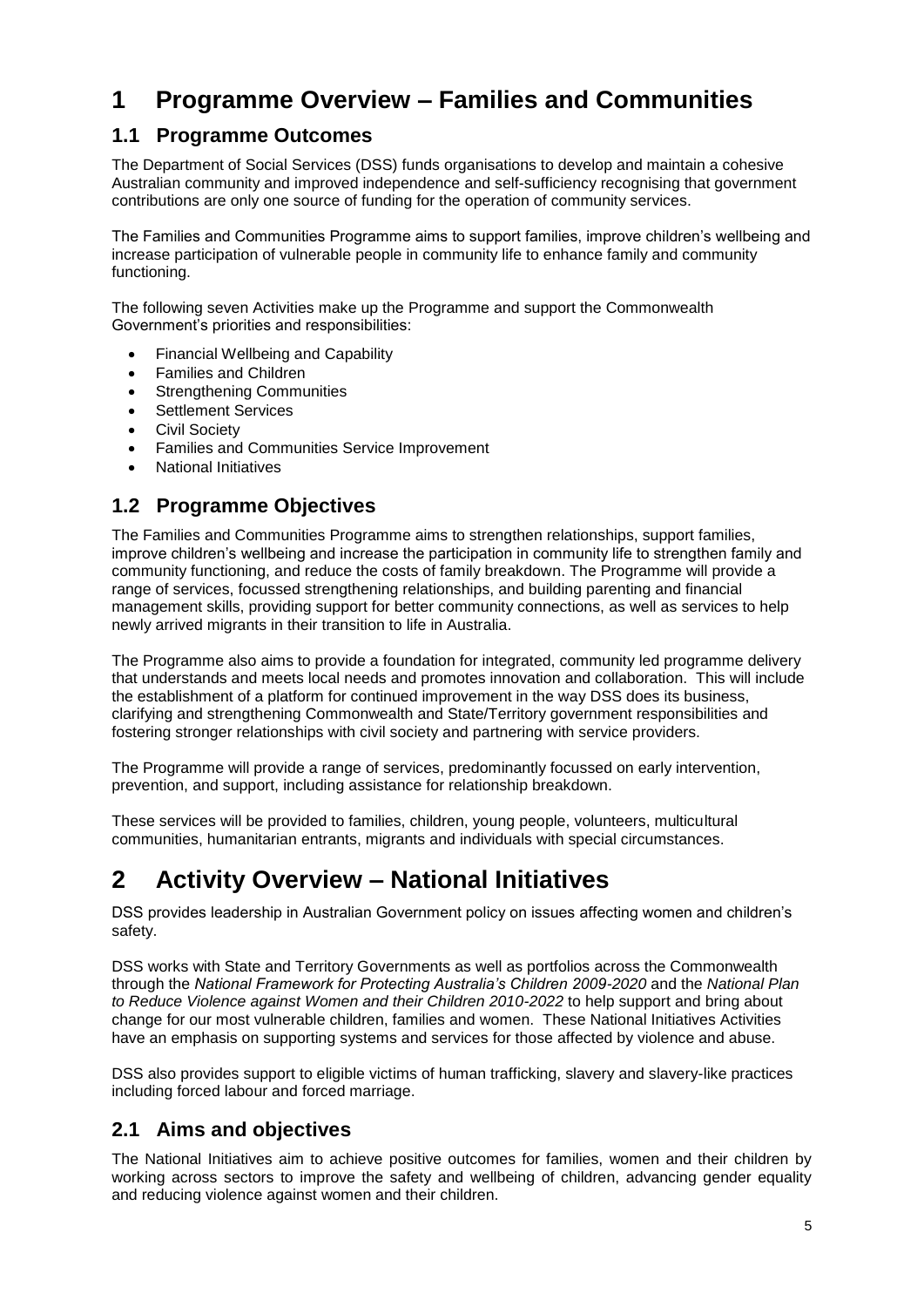## **2.2 Sub-Activities**

The sub-activities capture DSS's business, in line with the Commonwealth Government's priorities and responsibilities and aim to contribute to a substantial and sustained reduction in child abuse and neglect overtime and a significant and sustained reduction in violence against women and their children in Australia, and includes the:

- National Framework for Protecting Australia's Children 2009-2020 (refer 2.2.1)
- National Plan to Reduce Violence against Women and their Children 2010-2022 (refer 2.2.2), and
- Support for Trafficked People Program (refer 2.2.3).

#### **2.2.1 National Framework for Protecting Australia's Children**

The *National Framework for Protecting Australia's Children 2009-2020* (the National Framework) aims to drive change for families and children so that Australia's children grow up safe and well. The target group for the National Framework projects are those organisations that are committed to working together to improve safety and wellbeing of Australia's children through research, policy development and evaluation, enabling and strengthening the focus of other national reform agendas.

The National Framework is a long-term partnership between the Commonwealth Government, State and Territory governments and civil society to deliver a substantial and sustained reduction in child abuse and neglect over time.

Projects funded aim to drive change via a national approach in order to gain greater national consistency or improve outcomes for children and may include, but are not limited to:

- Research and innovation in areas where additional information is needed to guide intervention and prevention practice and promote child safety and well-being
- Development of data and information sharing to support and contribute to the evidence base about families and children at risk
- Education and professional training on the impacts of child abuse and neglect on child development
- Development of resources for professionals and support workers that supports capacity for early identification of and appropriate response to children at risk of abuse and neglect
- Support for organisations to build and promote the evidence base about the intersections between children and young people at risk of abuse and neglect
- Exploration and sharing of best practice that promotes a better understanding of the relationship between risk factors for child abuse and neglect
- Exploration of collaborative approaches to child safety and well-being
- Facilitation of stakeholder and community consultations
- Delivering and facilitating events, conferences, education workshops and community capacity building activities that support child safety and well-being
- Improving engagement between non-government organisations, local governments, local business and Indigenous and culturally and linguistically diverse (CALD) communities, and
- Engagement with the business community at the national level, including developing links with peak businesses and industry bodies.

#### **2.2.2 National Plan to Reduce Violence against Women and their Children**

Components funded under the *National Plan to Reduce Violence against Women and their Children 2010-2022* (the National Plan), contribute to filling the gaps in service provision for victims of domestic and family violence and/or sexual assault and build the evidence-base in reducing violence against women.

The National Plan is a long-term partnership between the Commonwealth Government, State and Territory governments and civil society to deliver a significant and sustained reduction in violence against women and their children in Australia.

Projects funded may include, but are not limited to:

 1800 RESPECT – The National Sexual Assault, Family & Domestic Violence Counselling Service is a confidential telephone and online counselling service staff by professional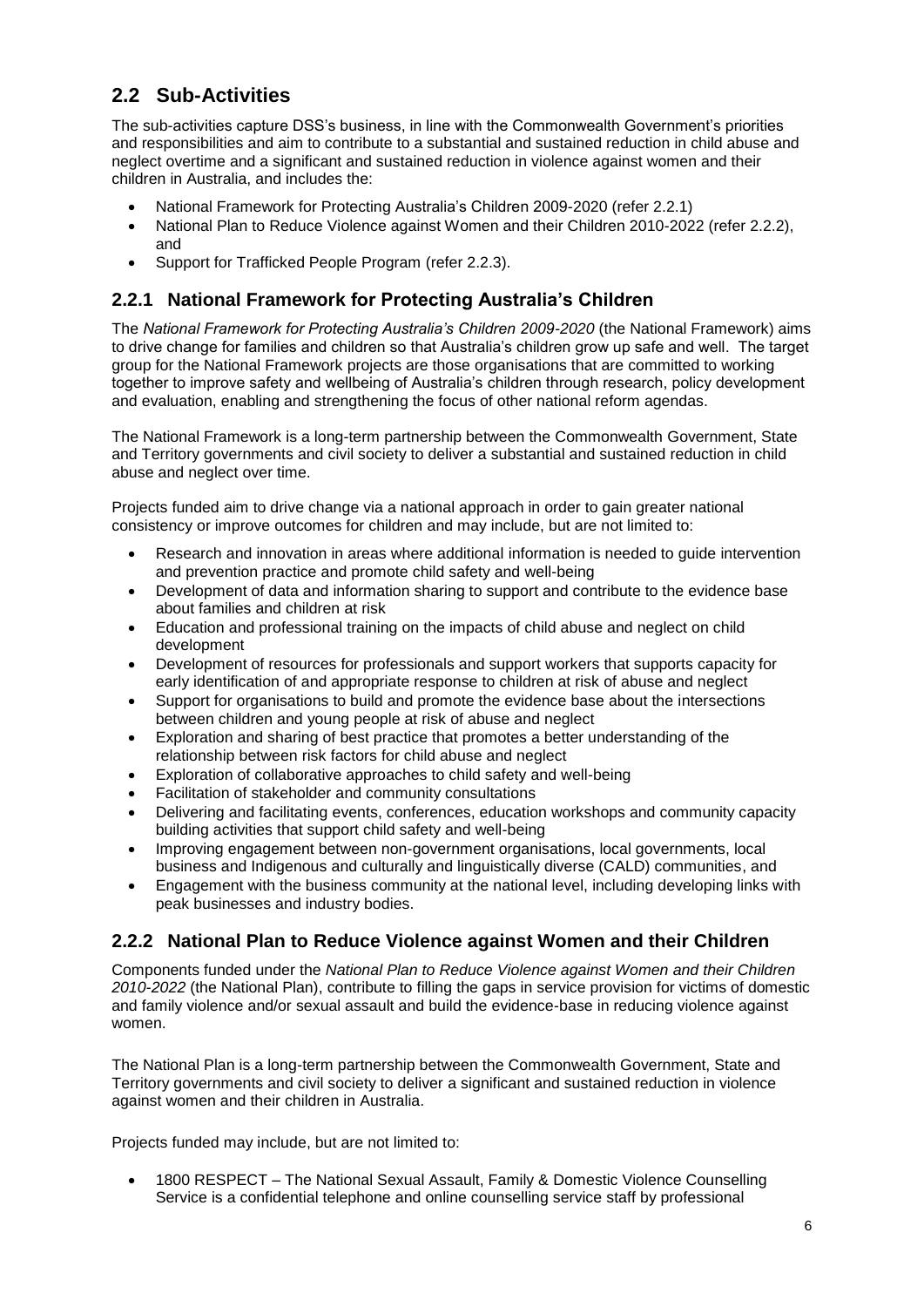counsellors to assist people who have experienced, or are at risk of experiencing, domestic and family violence and/or sexual assault. The service is also for their family and friends and for frontline workers who have encountered victims of domestic and family violence and/or sexual assault in the line of their work

- DV-alert A nationally accredited programme that offers free training to health and allied health workers with a focus on equipping participants with the skills to recognise, respond and refer people experiencing domestic or family violence to relevant support services
- Personal Safety Survey A survey managed by the Australian Bureau of Statistics conducted on four yearly cycles across Australia that collects information about the nature and extent of violence experienced by men and women since the age of 15. The survey also collects information about men's and women's experiences of current and previous partner violence, their lifetime experience of stalking, physical and sexual abuse before the age of 15 and general feelings of safety
- National Community Attitudes Survey A survey managed by the Victorian Health Promotion Foundation conducted on four yearly cycles across Australia with a focus on collecting information about community attitudes to violence in order to inform policy and improve public health and safety
- National data and reporting framework Aims to develop a nationally consistent approach to collecting data about family and domestic violence and/or sexual assault
- Australia's National Research Organisation for Women's Safety (ANROWS) Aims to build a strong and lasting evidence base that will drive reform and inform policy and best practice to reduce violence against women and their children. ANROWS will provide a research hub for policy makers, practitioners and researchers to link up evidence based responses, as well as serve as a meeting point for strategic partnerships with a wide range of organisations, academics and key government and non-government stakeholders
- The Foundation to Prevent Violence against Women and their Children (OurWatch) OurWatch has been established to drive cultural and attitudinal change to prevent violence against women and their children from the ground up through community engagement and advocacy
- The Line A social marketing campaign aimed at changing attitudes and behaviours that contribute to violence
- White Ribbon Australia to increase their engagement with Indigenous and culturally and linguistically diverse communities (CALD), including new and emerging communities, and
- Building Safe Communities for Women Improve engagement between non-government organisations, local government, local business, government agencies including schools, police and health services, and the broader community to create sustainable practices to help reduce violence against women and to effectively respond to and support women and their children who are experiencing violence.

#### **2.2.3 Support for Trafficked People Program**

Support for Trafficked People Program recognises that trafficked people have specific and individual support needs and may be at risk from traffickers, have few safe networks in Australia and few friends outside the exploitative conditions they were found in. For this reason, the Sub-Activity provides individualised case management and access to a tailored range of support services to suit each client's particular circumstances.

The Support for Trafficked People Program (Program) provides support to all victims of human trafficking, slavery and slavery-like practices who meet the eligibility criteria. The Program provides individualised case management and access to a tailored range of support services that aim to assist clients in meeting their basic needs and to develop options for life after they leave the Program. The Program is demand driven and delivered nationally by a single service provider.

## **2.3 Applicant eligibility**

The following entity types meet the eligibility requirements to be invited to apply for a grant for this National Initiatives Activity:

- a. Incorporated Associations (incorporated under state/territory legislation, commonly have 'Association' or 'Incorporated' or 'Inc.' in their legal name)
- b. Incorporated Cooperatives (also incorporated under state/territory legislation, commonly have 'Cooperative' in their legal name)
- c. Companies (incorporated under the *Corporations Act 2001* may be a proprietary company (limited by shares or by guarantee) or public companies)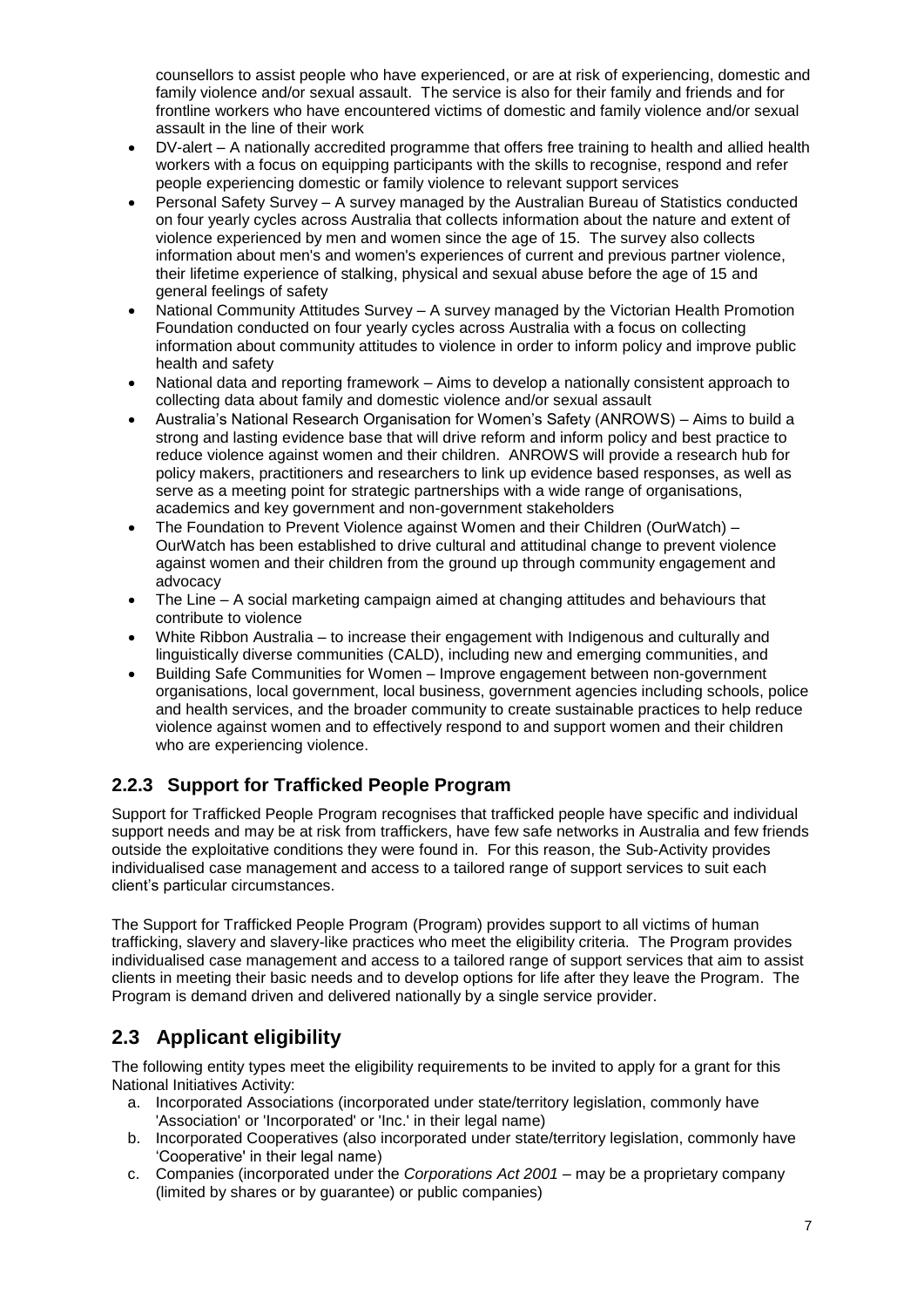- d. Aboriginal Corporations (incorporated under the *Corporations (Aboriginal and Torres Strait Islander) Act 2006)*
- e. Organisations established through a specific piece of Commonwealth or state/territory legislation (public benevolent institutions, churches, universities, unions etc.)
- f. Partnerships
- g. State and territory Governments
- h. Local Governments
- i. Where there is no suitable alternative, an individual or jointly and separately individuals and
- j. Where i) is used, it also needs to be stated who the decision maker is on the issue.

Not-for-profit entity types specified above meet the eligibility requirements.

For-profit entity types specified above may be invited in special circumstances.

#### **2.4 Participants/clients/recipients/target group**

National Initiatives Activities are underpinned by evidence involving all governments, civil society and the wider community is necessary to reduce violence against women and their children, and to deliver a substantial and significant reduction in child abuse and neglect overtime.

#### **2.4.1 National Framework for Protecting Australia's Children**

- Commonwealth, State and Territory governments working together to develop and deliver on National Framework outcomes
- Researchers, institutions, peak bodies and organisations working to improve data collections and evidence base about child safety and wellbeing, and
- Civil society and philanthropic organisations who work towards improving child safety and wellbeing.

#### **2.4.2 National Plan to Reduce Violence against Women and their Children**

- Commonwealth, State and Territory governments working together to develop and deliver on National Plan outcomes
- The women's sector, service providers and organisations researching and/or evaluating good practice around perpetrator responses and interventions, and primary prevention to reduce violence against women and their children
- Civil society and philanthropic organisations who work towards raising community awareness in all areas of primary prevention and
- Media outlets, education and training institutions, frontline workers, legal and judiciary.

#### **2.4.3 Support for Trafficked People**

- Victims of human trafficking and slavery, and slavery like practices ( including forced labour and forced marriage)
- Civil society and community organisations who work towards raising community awareness, and
- Commonwealth agencies who are responsible for the overall strategy

#### **2.5 Funding for the Activity**

An amount of \$120.00 million has been allocated over four years from 1 July 2015 by the Australian Government for the programme. All amounts are GST exclusive.

Funding amounts are inclusive of discretionary grants awarded under these Programme Guidelines and funding provided through other process such as procurement. Funding amounts included in these Programme Guidelines are estimates and may change in the course of the budget year as government priorities change.

The Minister for Social Services has overall responsibility for the National Initiative Activity.

Where DSS has invited applications for grants, the final decision about Activity Delivery Areas, sites and proposals for service/project delivery will be made by the Departmental delegate.

DSS may negotiate grant agreements ranging up to a five year term based on the grant purpose and degree of risk and priorities for funding.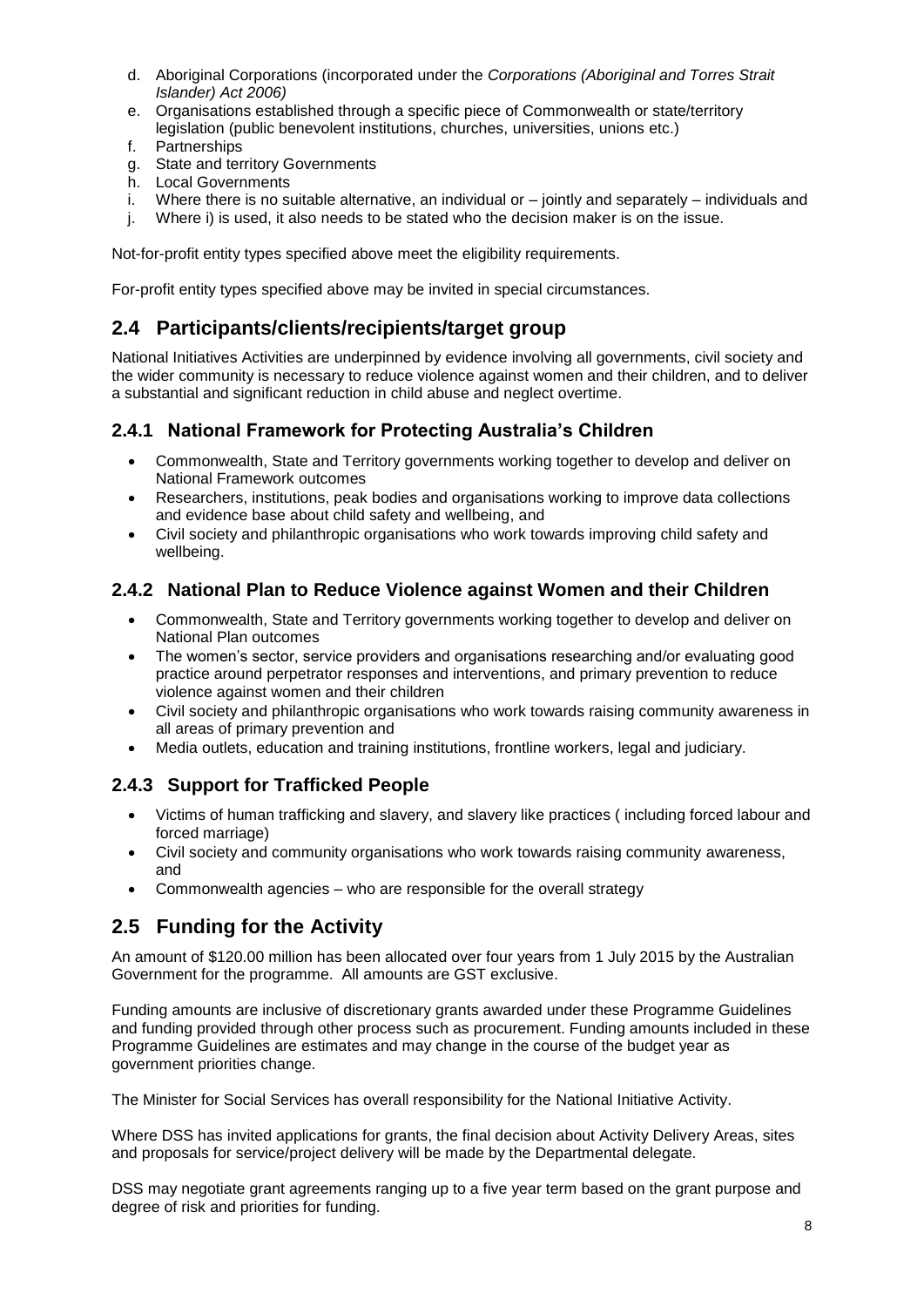As a part of the National Initiatives Activity, organisations may choose to use up to 10% of their funding for innovative projects. This will be negotiated as part of the grant agreement.

In accordance with the Fair Work Australia decision of 1 February 2012 to increase wages in the Social and Community Services (SACS) sector, DSS will provide supplementation funding to organisations employing SACS workers delivering National Initiatives Activities. To be eligible for supplementation funding organisations must be delivering in-scope Commonwealth funded programmes and have employed staff under the Social, Community, Home Care and Disability Services Industry Award 2010 (SACS Modern Award), specifically under one of the following Schedules:

- Schedule B Classification Definitions Social and Community Services Employees, and
- Schedule C Classification Definitions Crisis Accommodation Employees.

Organisations affected by the Western Australia Industrial Relation Commission (WAIRC) SACS Decision of 29 August 2013 may also be entitled to SACS supplementation.

### **2.6 Eligible and ineligible activities**

The grants may only be used to:

- deliver resources
- products
- research
- services outlined in the agreed grant agreement
- In addition to the development and delivery of specified products and outcomes, funding may be used for:
	- o Delivery of services/projects which meet the Programme Guidelines
	- o Staff salaries and on-costs for project implementation and ongoing management
	- o Evaluation and review of the project
	- o Staff training
	- o Materials and equipment directly related to the implementation of the project
	- o Operating expenses directly related to the Activity
	- assets as defined in the Terms and Conditions that can be reasonably attributed to meeting agreement deliverables, and
	- o Travel within Australia directly and specifically related to the project.

Grants are not provided for:

- purchase of land
- the covering of retrospective costs
- costs incurred in the preparation of a grant application or related documentation
- major construction/capital works
- overseas travel, and
- Activities for which other Commonwealth, State, Territory or Local Government bodies have primary responsibility.

#### **2.7 Activity links and working with other agencies and services**

The type of projects funded, under the National Initiatives Activity, will determine the extent to which organisations will be required to work with other agencies. These requirements will be determined in collaboration with the organisation being funded during the grant agreement negotiations.

#### **2.8 Specialist requirements (e.g. Legislative requirements)**

In delivering the Activity, organisations are required to comply with all relevant laws; and comply with DSS Policies as specified at **Doing Business with DSS**.

Organisations funded under the National Initiatives Activity must comply with all relevant Commonwealth legislation including:

- *The Privacy Act 1988* (Cth) in performing the obligations outlined in the grant agreement
- *The Copyright Act 1968* (the Act) in regards to undertaking the project
- *The Freedom of Information Act 1982* (Commonwealth) (FOI Act)
- Compliance with access standards for people with disability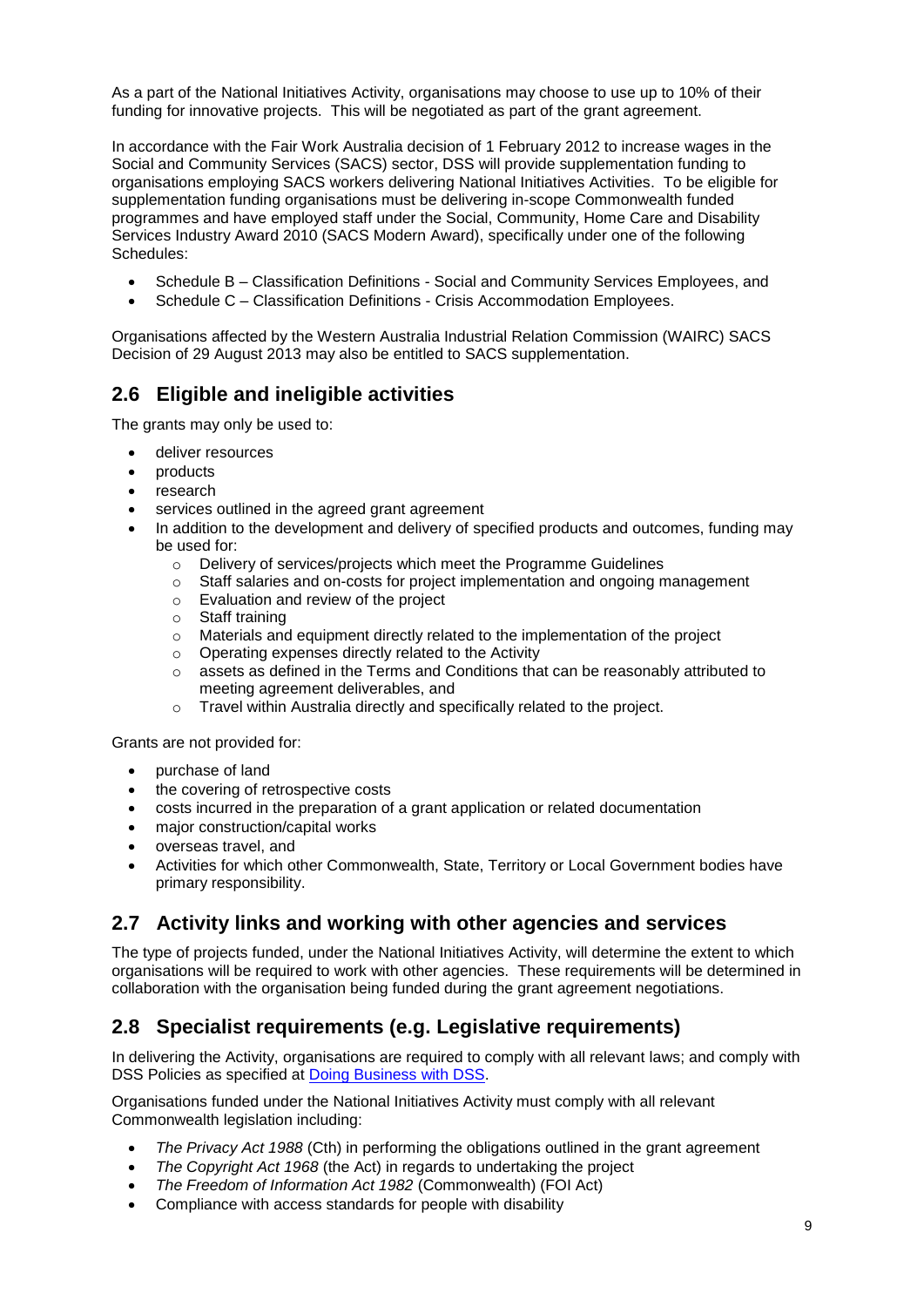- Working with children or other vulnerable people, and
- Mandatory reporting.

National Initiatives Activity projects must also comply with all relevant State and Territory legislation.

Australia's *Multicultural Access and Equity Policy: Respecting diversity. Improving responsiveness* obliges Australian government agencies to ensure that cultural and linguistic diversity is not a barrier for people engaging with government and accessing services to which they are entitled, for example, by providing access to language services where appropriate. Grant applicants should consider whether services, projects, activities or events may require the use of professional translating or interpreting services in order to communicate with non-English speakers. If required, based on an assessment of the target group, costs for translating and interpreting services should be factored into grant applications. For further information on the Multicultural Access and Equity Policy please refer to [the DSS website.](http://www.dss.gov.au/accessandequity)

## **2.9 Information technology**

National Initiative grant recipients must have systems\* in place to allow them to meet their data collection and reporting obligations outlined in their Schedule.

Funded organisations are reminded that under the *Disability Discrimination Act 1992* agencies must ensure that people with disabilities have the same fundamental rights to access information and services as others in the community.

Publication and dissemination of web-based resources should therefore endeavour to comply with Web Content Accessibility Guidelines 2.0.

Funded organisations are required to provide information that demonstrates the efficient, effective and ethical delivery that evidences the delivery of the deliverables and objectives stipulated in their grant agreement.

Activity performance and reporting requirements are negotiated between the relevant DSS programme area and the funded organisation on a case-by-case basis.

Key Performance Indicators (KPIs) are determined based on the specifics of the required activities.

Periodic progress reports on such elements as activities/actions undertaken, major reports/submissions/releases relevant to Government policy, and/or progress/achievements in accordance with the grant agreement are a standard requirement.

Specific reporting requirements including timeframes and format (where specified), are specified in individual grant agreements.

Please Note there are no minimum Information Technology requirements for grant recipients.

## **2.10 Activity Performance and Reporting**

DSS monitors and evaluates programme performance to ensure activities and grant recipients have a focus on outcomes for beneficiaries through effective and efficient use of funds and resources.

DSS Performance Indicators focus on three key questions:

- 1. Are we achieving what we expected?
- 2. How well is it being done?
- 3. How much is being done?

Performance Indicators based on these questions may be included in the grant agreement for the grant recipient.

Recipients Performance will be measured against National benchmarking of other organisations funded for this Activity and compare a grant recipient's service delivery performance against national benchmarks for similar services, considered against scale of funding, locality of service location and other relevant characteristics.

Information needed to evaluate service delivery/project performance, must be reported via the DSS approved mechanisms outlined in the grant agreement with DSS.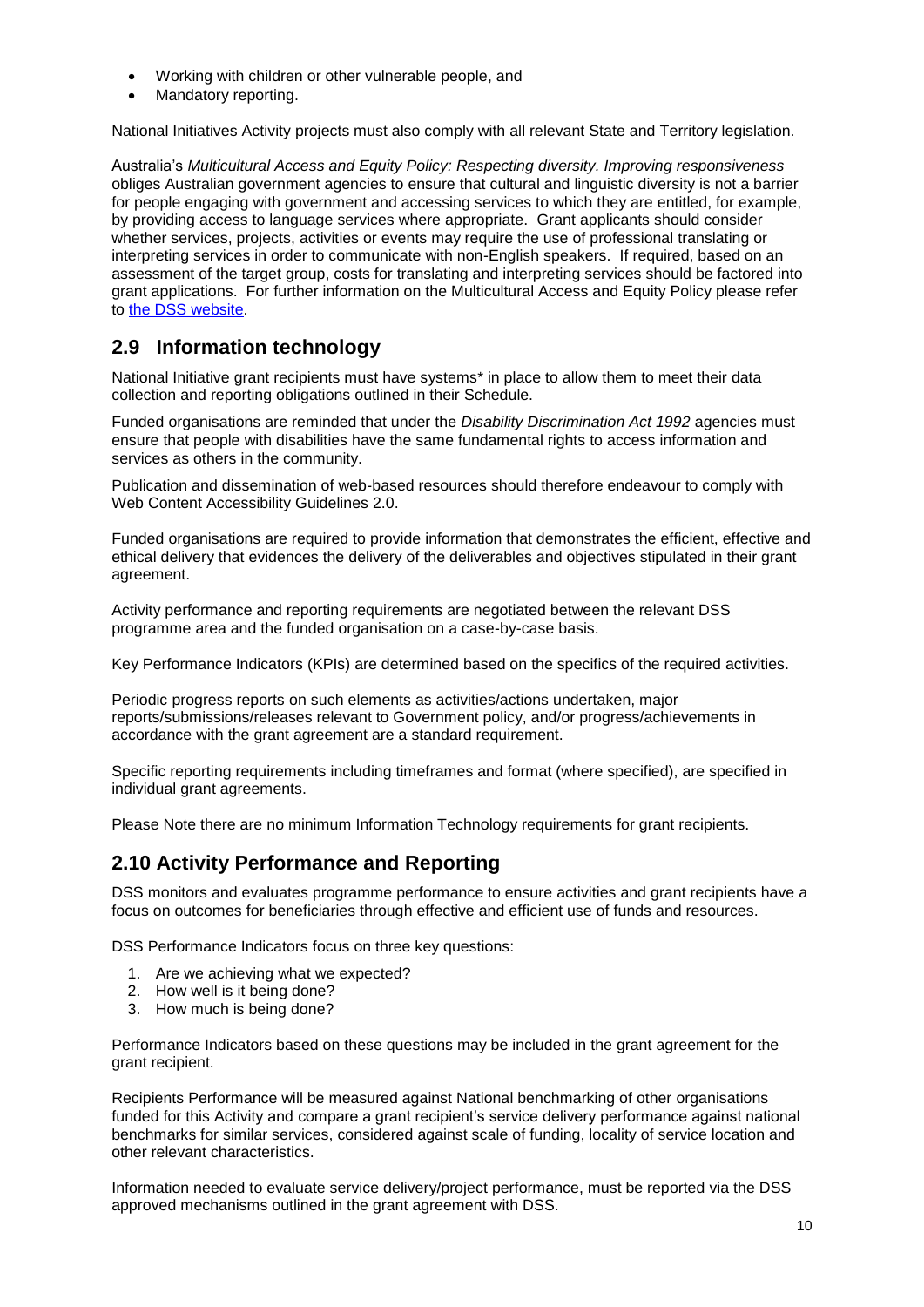Full details of reporting requirements will be listed in the grant agreement for each grant recipient.

## **2.11 Financial Reporting**

The National Initiatives Activity will be managed to ensure the efficient and effective use of public monies. This will be consistent with best value in social services principles; the DSS grant agreement and will aim to maintain viable services and act to prevent fraud upon the Commonwealth.

Acquittal documents must be provided to DSS as outlined in the grant agreement.

Funding must only be used for the purposes for which it was provided.

#### DSS's responsibilities and accountabilities under the Activity

The Minister for Social Services has overall responsibility for the Families and Communities Programme.

DSS will:

- meet the Governments terms and conditions of the grant agreement established with organisations
- ensure that services provided under the Activity are accountable to the Australian Government under the terms and conditions agreed in the grant agreement
- administer the operation of the Activity in a timely manner
- identify suitable providers to deliver the activities required as per the grant agreement
- work in partnership with the provider to ensure the Activity is implemented and will provide the service provider with constructive feedback
- ensure that the outcomes contained within the Programme Guidelines are being met and evaluate the provider's performance against the Activity outcomes, and
- Information on the successful grants will be published on the [DSS website](http://www.dss.gov.au/) within the required timeframes.

## **2.12 DSS responsibilities and accountabilities under the Activity**

The Minister for Social Services has overall responsibility for the Families and Communities Programme.

DSS will:

- meet the Australian Government's terms and conditions of the grant agreement established with organisations
- ensure that services provided under the programme are accountable to the Australian Government under the terms and conditions agreed in the grant agreement
- administer the operation of the programme in a timely manner
- identify suitable providers to deliver the activities required as per the grant agreement
- work in partnership with the provider to ensure the programme is implemented and will provide the service provider with constructive feedback, and
- ensure that the outcomes contained within the Programme Guidelines are being met and evaluate the provider's performance against the programme outcomes.

#### **2.13 Grant recipients responsibilities and accountabilities under the Activity**

In entering into a grant agreement with DSS, the grant recipient must comply with all requirements outlined in the suite of documents that comprise the agreement including these Programme Guidelines, the grant agreement and the [Standard Agreement Terms and Conditions.](http://www.dss.gov.au/grants-funding/general-information-on-funding/terms-and-conditions-standard-funding-agreement)

Grant recipients are responsible for ensuring:

- the terms and conditions of the grant agreement are met
- service/project provision is effective, efficient, and appropriately targeted
- highest standards of duty of care are applied
- services/projects are operated in line with, and comply with the requirements as set out within all State and Territory and Commonwealth legislation and regulations
- ensuring Indigenous Australians have equal and equitable access to services/projects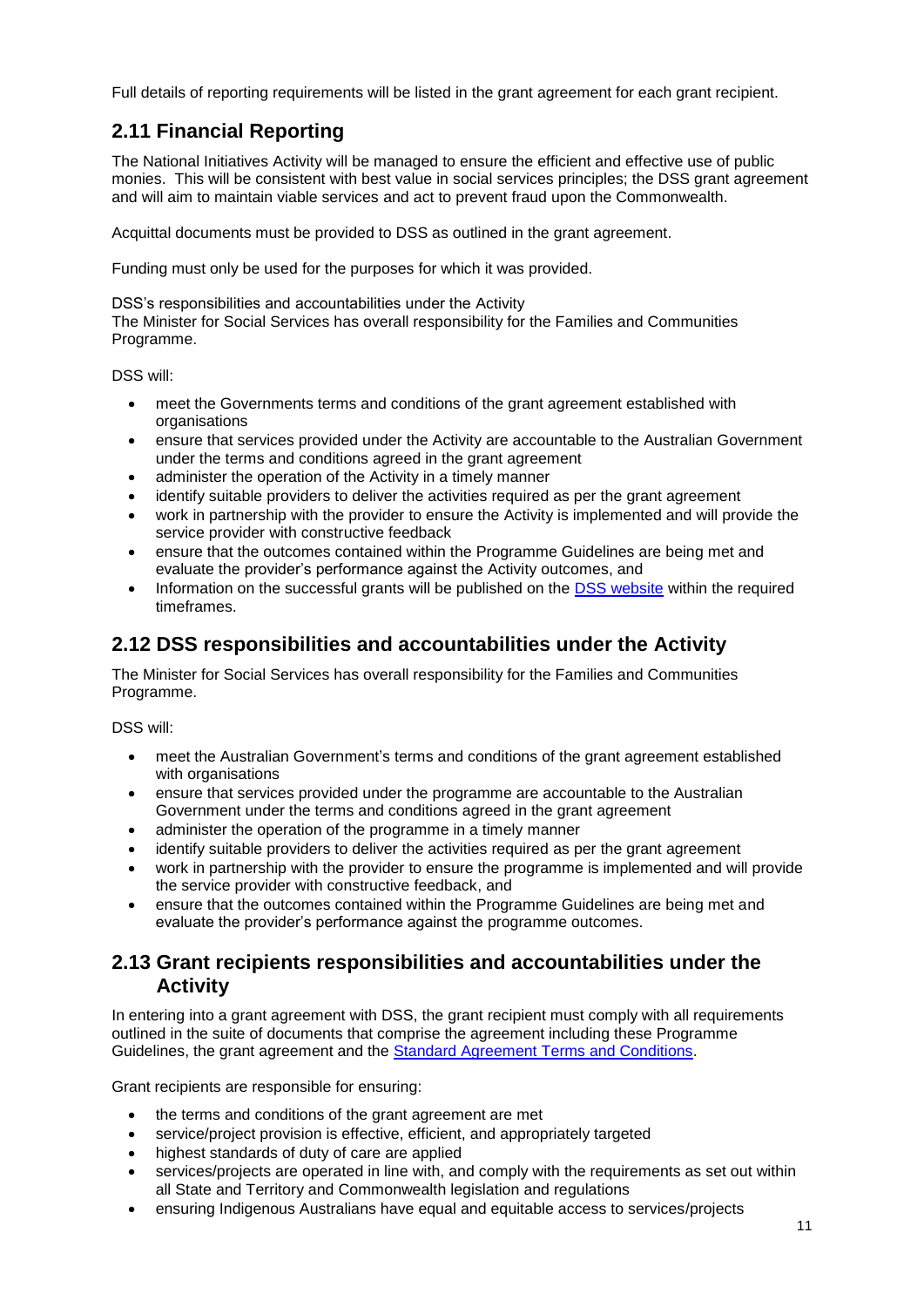- working collaboratively to deliver the Activity, and
- contributing to the overall development and improvement of the Activity such as sharing best practice.

### **2.14 Risk management strategy**

All DSS grant agreements are managed according to their level of risk. Organisations will be subject to a Provider Capacity Risk Assessment prior to the negotiation of grant agreements. Organisations may also be required to participate in a Financial Viability Assessment during the Assessment process of an application. A periodic monitoring process is undertaken during the term of an agreement which monitors service delivery and is used to provide evidence for ongoing risk assessments.

## **2.15 Special conditions applying to this Activity**

N/A

## **3 Application Process**

#### **3.1 Overview of the application process**

All grant processes will be undertaken in accordance with the requirements of the Commonwealth Grant Rules and Guidelines 1 July 2014 and will be for purposes that are consistent with the objectives and priorities of the National Initiatives Activity.

#### **3.2 Programme Guidelines**

Applicants for grants funding rounds conducted for this Activity will be provided with the Programme Guidelines suite of documents comprising:

- the Programme Guidelines Overview (this document)
- an Application Pack a suite of documents with information specific to each grant funding round conducted within the Activity.

#### **3.2.1 Application Pack**

The Application Pack will comprise the following documents:

#### **Funding Round Summary**

This document includes the following information

- objectives and requirements of the funding round
- the type of selection process being used
- opening and closing dates
- the value of the funding round
- how to submit an application
- selection criteria, and
- eligibility criteria.

#### **Application Form**

This document asks you to address selection criteria relating to the particular funding round you are applying for and also requires you to complete general information about you as the provider applying for funding.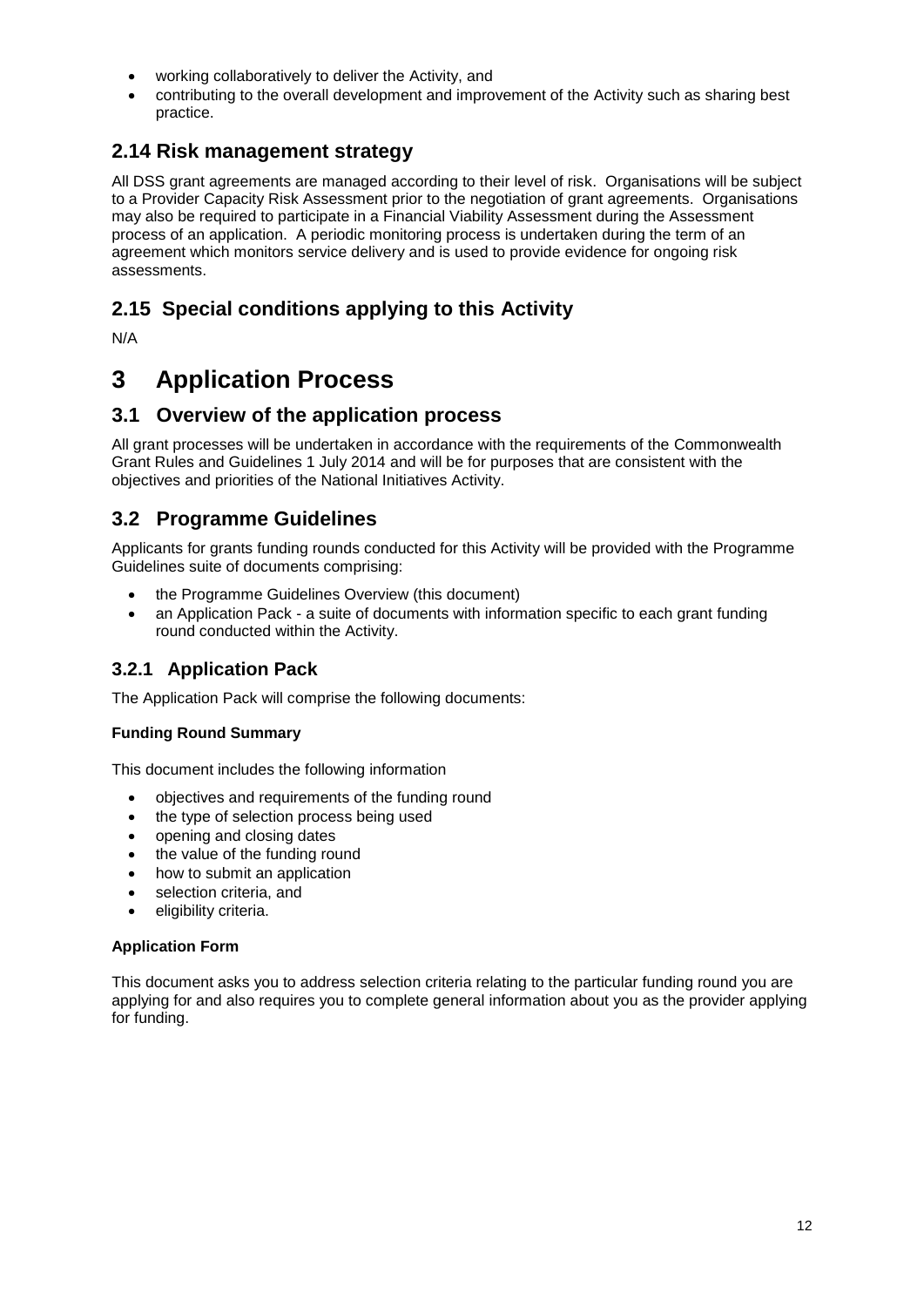#### **DSS Streamlined Grant Agreement template – General Grant Conditions**

The signed grant agreement will include information relating to the Grant objectives, the activities to be undertaken, the duration of the grant, payment, reporting requirements, supplementary terms and conditions, and signatures of DSS and providers.

Applicants for funding rounds may also be provided with the following additional information as part of the Application pack including:

#### **Questions and Answers**

This document aims to answer any questions and provide additional information relating to the activity and the application process for each individual activity that you are applying for funding. This will include operational guidelines if applicable.

### **3.3 Achieving value for money**

In assessing the extent to which the application represents value for money, DSS will have regard to the following:

- the relative merit of each application
- the overall objective/s to be achieved in providing the funding
- the relative cost of the proposal, or of elements of the proposal
- the extent to which the applicant has demonstrated a capacity to fund the proposal taking into consideration all possible sources of finance, including debt finance
- the geographic location of the proposal, and
- the extent to which the evidence in the application demonstrates that the proposal will be located in a community with one or more of the following features:
	- o the community is identified as a priority community by DSS
	- $\circ$  the community has high levels of the target population or of a special needs group
	- $\circ$  the community has high population growth in the target population or has anticipated high population growth in the target population.

#### **3.4 Choice of selection process**

When undertaking a selection process DSS will consider the proportionality of scale, nature, funding amount, complexity and risks involved in the funding round. DSS will consider proportionality to inform the choice of the application and selection process, the type of grant agreement to be used and the reporting and acquittal requirements.

The National Initiatives Activity funds a diverse range of service types and other activities. Due to the size and complexity of the National Initiatives Activity, access to funding will be available through a variety of means and at various times throughout the funding period. DSS proposes to undertake a mix of the following selection processes to achieve the objectives and priorities for the National Initiatives Activity.

#### **3.4.1 Open competitive selection process**

An open competitive selection process is open to all providers operating in the market place. Open processes are advertised through the media, the [DSS website](http://www.dss.gov.au/) and other sources in order to attract as much interest as possible. Open competitive grant rounds have open and closed nominated dates, with eligible applications being assessed against the nominated selection criteria.

#### **3.4.2 Restricted competitive selection process**

A restricted (or targeted) selection process is used where there are few providers available due to highly specialised services being required, there are geographical considerations, specific expertise is required or there are time constraints. A restricted grant round is still competitive, but only opens to a small number of potential grant recipients based on the specialised requirements of the granting activity or project under consideration. Potential grant recipients are invited to apply and will still need to be assessed against nominated selection criteria.

#### **3.4.3 Direct selection process**

A direct selection process is a closed non-competitive process, where an approach is made directly to an existing, high performing provider to expand their current service delivery activities or deliver new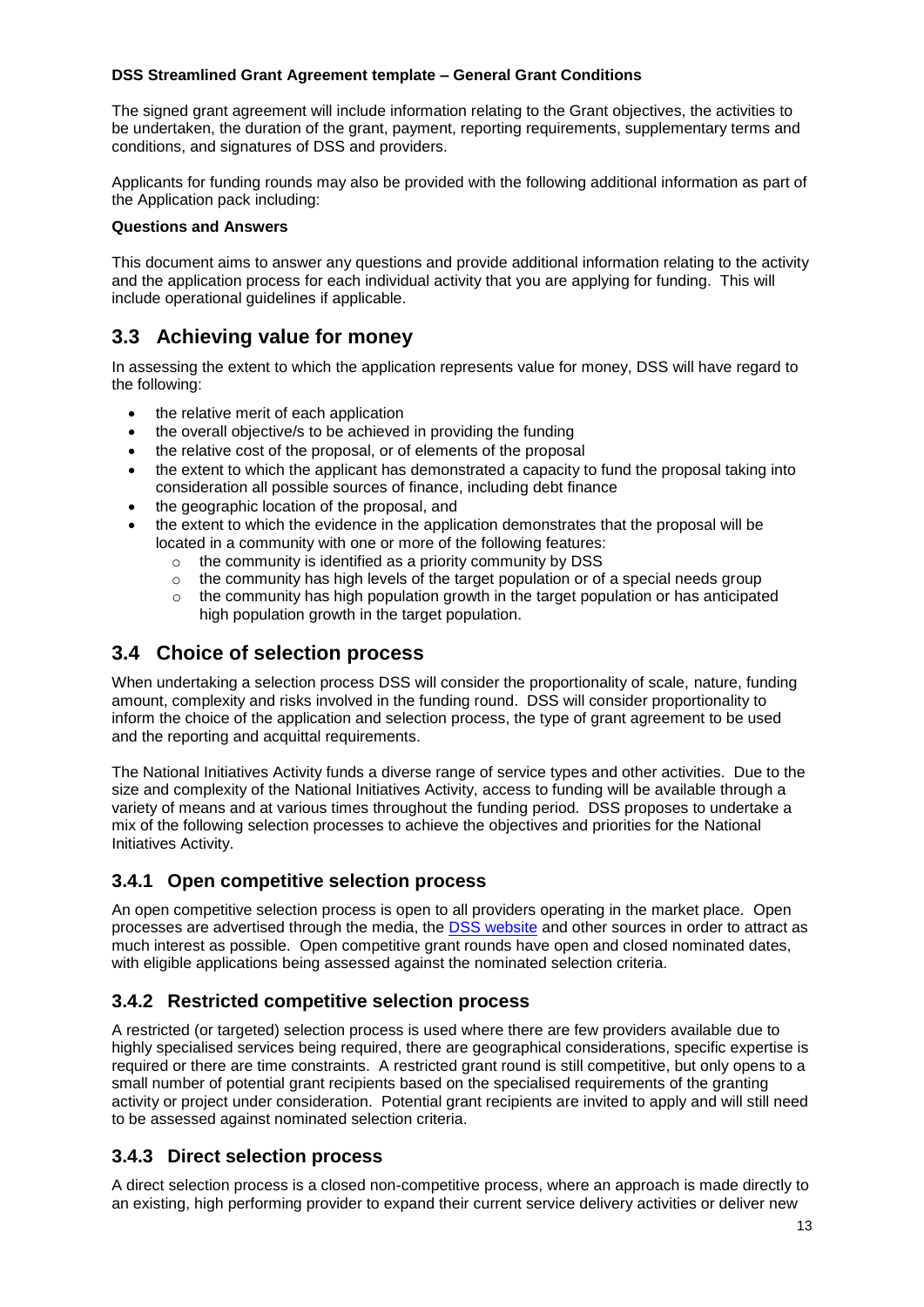services. It involves assessment of a provider's capacity to deliver an expanded service or capability to deliver a new service through use of selection criteria and/or an assessment of a provider's current performance.

#### **3.4.4 Expressions of Interest (EOI) process**

DSS may call for EOIs to test the market to ascertain the extent of potential applicants. An EOI will be advertised as the first in a two stage process. The second stage involves applicants selected through the EOI process applying in either a targeted or direct process. DSS may advertise any funding process:

- in major national newspapers and other selected newspapers
- on the [DSS website,](http://www.dss.gov.au/) and
- on the [Government grants website.](http://www.grantslink.gov.au/)

Any advertisement will inform potential applicants of where to obtain application information for the relevant process. Processes will be provided on the [DSS website](http://www.dss.gov.au/) under the Grants tab.

DSS from time to time may conduct a direct selection in the event that there is a change in government policy, a shift in demographics, unforeseen circumstances or due to service provider failure.

#### **3.5 Service delivery areas**

It is expected that if a service area changes, the grant recipient will be able to meet the cost of delivering the Activity in the revised area through its own efficiencies and within the funding provided.

Service delivery areas or catchment areas designated within the grant agreement must not change without prior written agreement from DSS. However, grant recipients are encouraged to monitor demographic changes in their broader region and discuss varying their catchment areas with DSS if this helps address an emerging need not being met in that area. Where service delivery areas or catchment areas require definition, this will be provided in the Application Pack.

DSS may also, at its discretion, facilitate flexible grants in circumstances where grant recipients have met grant agreement requirements within a specified service area and wish to reallocate all or part of any remaining funds to another service they are funded to deliver in another service delivery area under the same grant agreement.

## **3.6 Selection Criteria**

This section sets out the full suite of selection criteria that may be used for any funding process under the National Initiatives Activity.

Depending on the Activity/Sub-Activity and type of funding process, a reduced set of assessment criteria may be set by the appropriate departmental delegate exercising their ability to waive certain criteria. The final set of selection criteria will be reflected in the Application Pack.

The equally weighted selection criteria are:

- Demonstrate your understanding of the need for the funded Activity in the specified community and/or specified target group.
- Describe how the implementation of your proposal will achieve the Activity objectives for all stakeholders, including value for money within the Grant funding.
- Demonstrate your experience in effectively developing, delivering, managing and monitoring Activities to achieve Activity objectives for all stakeholders.
- Demonstrate your organisation's capacity and your staff capability (experience and qualifications) to deliver the Activity objectives in the specified community and/or specified target group.

Applicants will need to demonstrate/address the following, across all selection criteria:

 Appropriateness of the proposed project to the aims and objectives of the Sub-Activity. Demonstrate that the proposal is evidence informed and outcomes focused; has the ability to achieve the desired outcomes; has a national focus; aligns to the broader objectives of the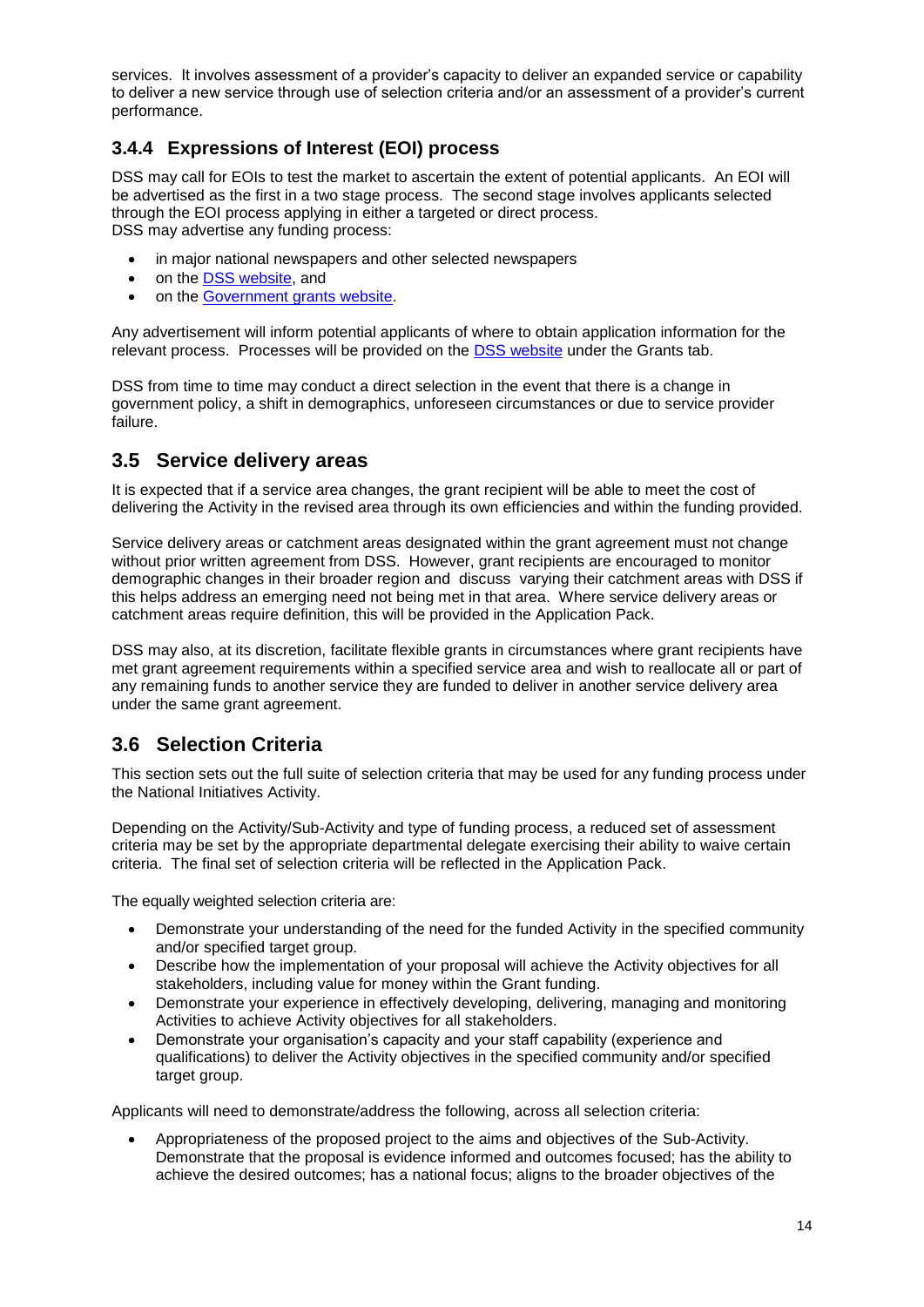Sub-Activity and has relevant links with other significant national social reform agendas; and links and collaborates with other organisations.

- Demonstrate a proven track record or demonstrated capability in providing quality and culturally competent services/projects; a credible record of good governance, efficient delivery of relevant products, effective stakeholder relationship management and a sound record for collaboration; a commitment to engaging with civil society, the broader community and organisations committed women's safety, support for victims of trafficking, child safety and well- being as applicable to the Sub-Activity.
- Demonstrate how the organisation will work with DSS to ensure the agreed project meets the objectives, and its ability to manage, deliver and report on the project.

When applying for grant funding the following specialist criteria may apply.

#### **3.7 How to submit an application**

To apply under this process, applicants will need to complete the Application Form and respond to selection criteria as detailed above. Applications must be received electronically by the closing date and time as stated in the Application Pack.

All applicants including current service providers will need to respond fully to the Selection Criteria in the Application Form and provide the information required in the format and to the extent specified.

Applications can only be submitted during the application round for the Activity and for the locations or sites as defined in the Application Form.

Your application is not an agreement or contract. Meeting the selection criteria does not guarantee funding. Funding is limited and applications will be assessed and prioritised according to the extent to which they meet the selection criteria. Only applications meeting the selection criteria to a high degree are likely to be considered for funding. All information requested on the application must be provided to enable your application to be fully considered.

DSS will **not** issue Application Forms or accept completed applications by fax or mail.

#### **3.7.1 Applicant responsibilities**

It is the responsibility of the applicant to ensure that their application is complete and accurate. Giving false or misleading information to DSS is a serious offence, applicants or their partners who do so may be prosecuted under section 137.1 of the *Criminal Code Act 1995.*

Make sure you keep a copy of your application and any supporting papers, either electronically or in hard copy, for your own records.

Only one application per organisation/region will be assessed. If more than one application is submitted, only the latest application will be considered.

#### **3.7.2 What needs to be included?**

DSS will not assess applications that do not contain all required attachments (see Application Form checklist) outlined in the Application Form where an Application Form is provided for completion by applicants.

#### **3.7.3 What should not be included?**

Any attachments to the Application Form which are not specifically requested in the Application Form will not be considered as part of the assessment process.

#### **3.7.4 What happens if you provide more than the specified number of words?**

The Application Form specifies a word limit for each selection criteria. Text beyond the word limits will not be considered as a part of the assessment process.

#### **3.7.5 Closing date and time**

The timeframe for submission of applications for any funding process will be set out in the Application Pack.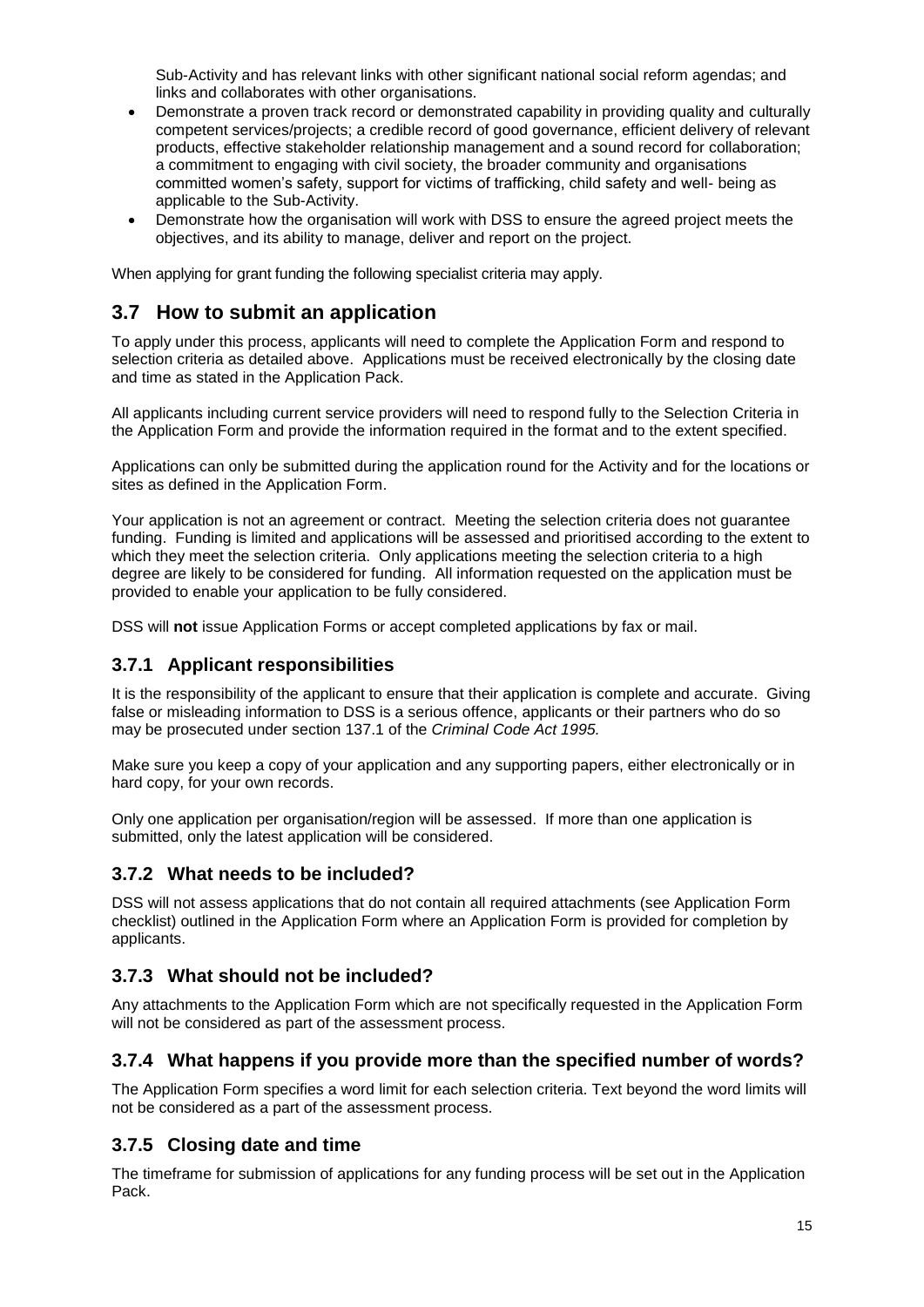In order to be received by DSS, the application must be submitted in full via the method prescribed in the Application Pack.

The applications must be received by DSS within the application period to be considered.

#### **3.7.6 Late applications**

DSS may reject any application lodged after the closing date. If an application is late, DSS may determine that there were exceptional circumstances beyond the applicant's control that meant the deadline could not be met. The applicant will need to supply documentary evidence to support any exceptional circumstances. DSS has no obligation to accept a late application. Any decision by DSS to accept or not accept a late application will be final.

#### **3.7.7 Questions and answers during the application period**

Details of 'Questions and Answers' facilities and contact details will be provided on the [DSS website](http://www.dss.gov.au/) under the Grants tab. DSS will respond to emailed questions within five working days.

**Note:** A list of 'Frequently Asked Questions' is available on DSS's website. Responses to questions of interest to all applicants may be added to the list during the application period.

DSS will only respond to requests for information that seek clarification of issues to allow them to better understand the requirements of the Application Form and Programme Guidelines.

#### **3.7.8 Questions after the application period**

DSS will **not** accept or respond to any applicant requests for information or correspondence about the status or progress of their application during the assessment phase.

#### **3.7.9 Application acknowledgement**

Unless prior agreement has been reached with DSS an application will not be considered lodged until it is received by DSS. The applicant will receive email notification from DSS within 48 hours of an application being lodged correctly. If the applicant has not received notification in this timeframe, the applicant should contact DSS to confirm that the form has been lodged correctly.

#### 3.7.10 **Notification of funding round results**

DSS will notify applicants of results for the relevant funding round via email.

#### 3.7.11 **Applicant Feedback**

Feedback is valuable to assist organisations strengthen proposals for grant funding in the future. Feedback provided on grant applications will be relevant to the specifics of individual funding rounds and proportional to the complexity of the assessment process and total funding available. Applicant feedback will comprise round-specific feedback summaries and, in some cases, individual feedback.

#### **3.8 Conflicts of Interest**

Applicants must identify, in their application, any potential or actual conflicts of interest they believe will or may arise from submitting the application. This should address their responsibilities to the Australian Government and other parties in the course of the Activity.

A conflict of interest can arise when an applicant's integrity, objectivity or fairness in performing the services is at risk due to a pecuniary interest of a person or organisation associated with the applicant or a conflicting business arrangement.

Applicants must specify in their applications how any actual or perceived conflict of interest will be addressed and monitored to ensure it does not compromise the outcomes desired for this grant process.

DSS reserves the right to assess the potential impact of the conflict or perceived conflict and what plans, if any, are proposed to address the conflict of interest in relation to the application for funding.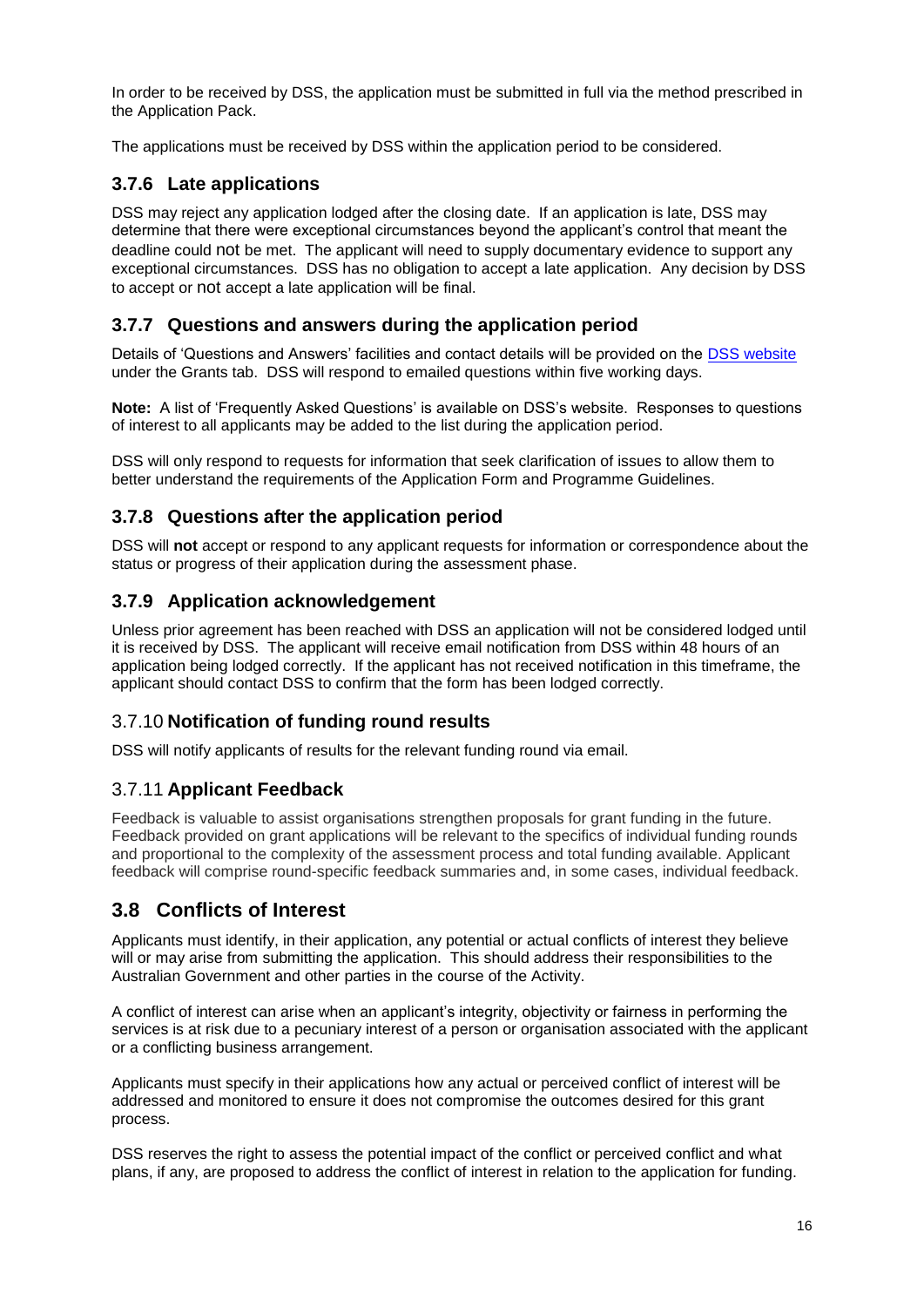DSS may reject an application if DSS is not satisfied that there are arrangements in place to appropriately address/manage a perceived or actual conflict of interest.

DSS also has mechanisms in place for identifying and managing potential or actual conflicts of interest such as requiring assessment staff to sign conflict of interest declarations prior to undertaking the assessment of applications.

Follow this link for more information on the [Conflict of Interest Policy for DSS](http://www.dss.gov.au/about-dss/doing-business-with-dss#conflict) employees and contractors (who are treated as agency staff and required to abide by this policy and the APS Values and Code of Conduct).

## **4 Terms and conditions applying to Selection/s**

### **4.1 Liability issues**

DSS is not liable to the applicant in relation to the selection process, including without limitation, when DSS:

- varies or terminates all or any part of the selection process or any negotiations with the applicant
- decides not to acquire any or all of the services sought through the selection process;
- varies the selection process, and/or
- exercises or fails to exercise any of its other rights under, or in relation to the Programme Guidelines.

## **4.2 DSS's rights**

DSS reserves the right to amend the Programme Guidelines by whatever means it may determine in its absolute discretion and will provide reasonable notice of these amendments.

### **4.3 Disclaimer**

DSS, its officers, agents and advisors:

- are not, and will not be, responsible or liable for the accuracy or completeness of any information in or provided in connection with the Programme Guidelines
- make no express or implied representation or warranty that any statement as to future matters will prove correct
- disclaim any and all liability arising from any information provided to the applicant, including, without limitation, errors in, or omissions contained in, that information
- except so far as liability under any statute applies, accept no responsibility arising from errors or omissions contained in any information in this document and the Application Form and
- accept no liability for any loss or damage suffered by any person as a result of that person, or any other person, placing reliance on the contents of these documents, or any other information provided by DSS.

## **4.4 Fraud**

DSS is committed to the Commonwealth Fraud Control Policy and Guidelines. Applicants should familiarise themselves with [the DSS Fraud Control Policy Statement.](http://www.dss.gov.au/grants-funding/fahcsia-fraud-policy-statement) The Fraud Control Policy Statement also underpins an applicant's respective fraud and risk minimisation responsibilities when dealing with DSS.

One key responsibility outlined in the DSS Fraud Control Policy Statement is to report all fraud concerns by:

- leaving an anonymous voicemail message on the DSS Fraud Hotline (1800 133 611), or
- emailing [fraud@DSS.gov.au.](mailto:fraud@fahcsia.gov.au)

## **4.5 Public reporting**

DSS is required to publish on both its and the whole of Australian Government register website all grants awarded by DSS. There may be circumstances where DSS determine that public reporting of grants is contrary to the Privacy Act 1988, other statutory requirements or the specific terms of a grant agreement.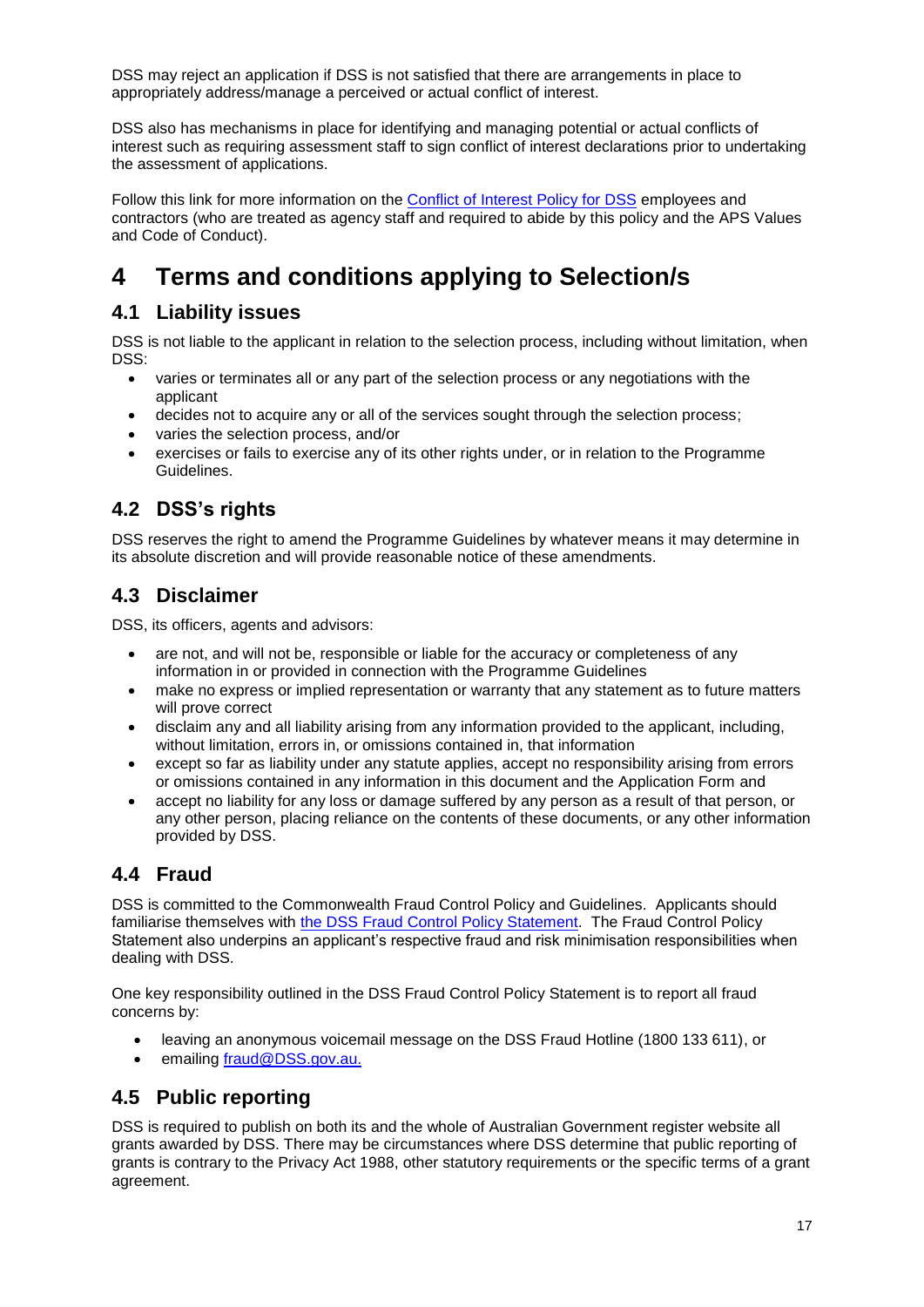## **4.6 Personal Information**

Any personal information you provide is protected under the *Privacy Act 1988*. It can only be disclosed to someone else if you have been given reasonable notice of the disclosure; where disclosure is authorised or required by law or is reasonably necessary for the enforcement of the criminal law; if it will prevent or lessen a serious and imminent threat to a person's life or health; or if you have consented to the disclosure.

If you have questions or concerns about how your personal information is handled you can contact the Privacy Officer at DSS on 02 6244 1449, the Privacy Commissioner on 1300 363 992 (local call cost, but calls from mobile and pay phones may incur higher charges) or the Australian Government Privacy Officer by emailing: [privacy@privacy.gov.au.](mailto:privacy@privacy.gov.au)

## **4.7 Freedom of Information**

All documents in the possession of DSS including those in relation to the National Initiative Activity are subject to the Freedom of Information Act 1982 (FOI Act).

The FOI Act creates a general right of access to documents in the possession of DSS and this right of access is limited only by the exceptions and exemptions necessary for the protection of essential public interests and private and business affairs of persons in respect of whom the information relates.

Decisions regarding requests for access under the FOI Act will be made by an authorised decision‐ maker in accordance with the requirements of the FOI Act.

All FOI requests are to be referred to the FOI Coordinator, Public Law Branch, in DSS.

By mail: FOI Coordinator Department of Social Services Public Law Branch, PO Box 7576 CANBERRA BUSINESS CENTRE ACT 2610

By email: [foi@DSS.gov.au](mailto:foi@fahcsia.gov.au)

For more information on making a request for access to documents in the possession of DSS under the FOI Act, please visit the [Freedom of Information](http://www.dss.gov.au/contact/freedom-of-information) page on the DSS website.

## **5 Financial and Other Arrangements**

#### **5.1 Financial arrangements**

DSS uses standard grant agreements. Grants will only be provided in accordance with an executed grant agreement. The terms and conditions of DSS's grant agreements cannot be changed. The grant agreement will contain the entire agreement between the parties. There is no binding agreement on any parties until the grant agreement is agreed to and signed by the delegate and the applicant's authorised representative.

The grant agreement is the legal agreement between DSS and the grant recipient over the grant period. In managing the grant provided, the grant recipient must comply with all the requirements of the grant agreement.

Grant recipients are responsible for ensuring that:

- the terms and conditions of the grant agreement are met:
- service provision is effective, efficient, and appropriately targeted;
- highest standards of duty of care are applied; and
- services are operated in line with, and comply with the requirements as set out within all State and Territory and Commonwealth legislation and regulations.

Grant recipients should also be aware of any case based law that may apply or affect their service delivery.